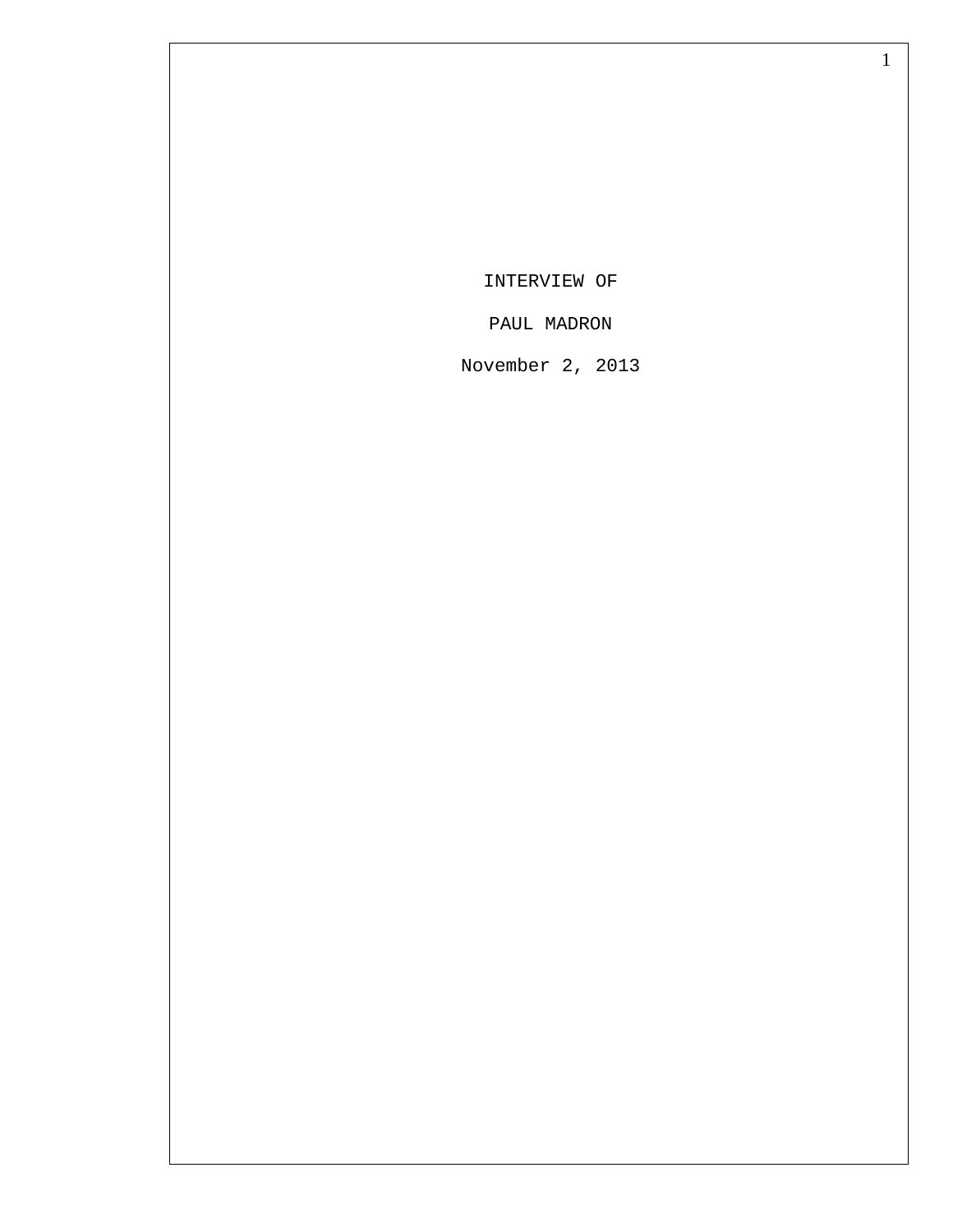1 MR. BARR: This is Jim Barr. It's November 2<sup>nd</sup>, 2 2013. I'm south of Seneca, talking to Paul Madron, and --3 MR. MADRON: Madron. 4 MR. BARR: Madron, I'm sorry. 5 MR. MADRON: It's okay. 6 MR. BARR: And you started to tell me where you 7 were born. We're sitting in his kitchen, looking out, and 8 he pointed to a place over the hill. 9 MR. MADRON: Just about a half a mile south of 10 here, that's where I was born, in 1928. The doctor didn't 11 | get there for several hours. The roads were just sandhill 12 trails. 13 MR. BARR: Sure. 14 | MR. MADRON: And there was a neighbor lady came 15 and assisted, and that's where I started and I got back 16 | pretty close. My dad bought this ranch in 1949, I believe 17 it was. We moved here in 1949, then, away from a ranch down 18 | on the Dismal. But I've been in the service. I served in 19 | the  $82<sup>nd</sup>$  Airborne, was in Germany in occupation for a while, 20 came home, married a lady I'd been going with for probably 21 four years from high school, and I lost her May the  $11^{th}$ . 22 We'd been married 65 years, six months, and 17 days I think. 23 Excuse me, Jim, do you want anything to drink? I 24 need -- I'm going to get me -- my little glass of juice. 25 MR. BARR: No, I'm fine. I'm fine. I had some

 $\mathfrak{D}$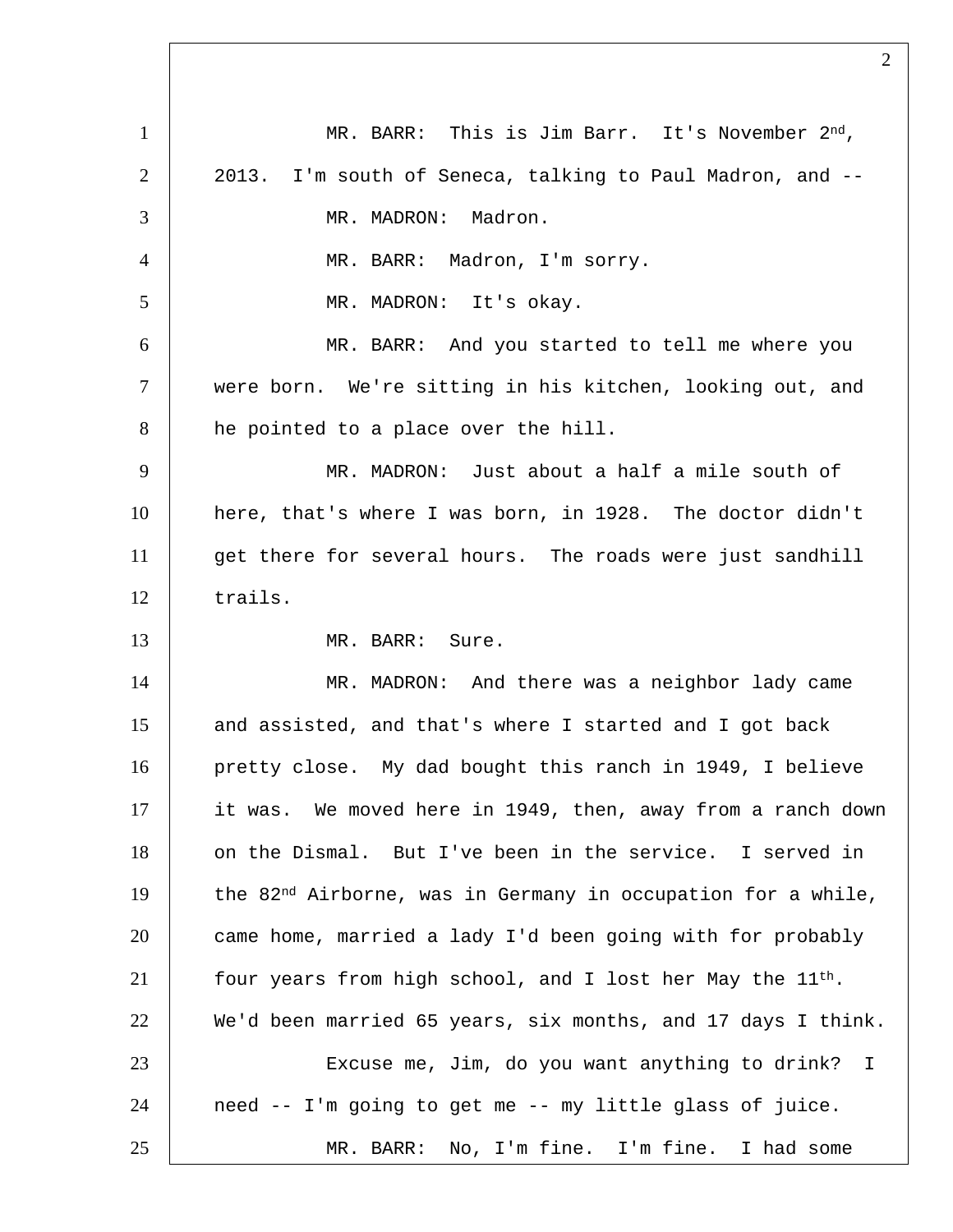1 coffee there, I probably had too much.

| $\overline{2}$ | MR. MADRON: No, I've -- from this place here, my             |
|----------------|--------------------------------------------------------------|
| 3              | dad moved down on the river just about two miles west of     |
| 4              | Thedford. We lived there until '39 and then we started       |
| 5              | moving to a ranch he bought -- oh, it's about 13 miles east  |
| 6              | of here and that's where I spent my life, most of it. So I   |
| $\tau$         | don't know how much story you want.                          |
| 8              | MR. BARR: Well, did you have any connection with             |
| 9              | any of the special purpose districts that preceded the       |
| 10             | natural resource district?                                   |
| 11             | MR. MADRON: Oh, I served on a number of boards               |
| 12             | and it was the ASCS committee then -- SCS committee. I       |
| 13             | started stacking hay for the Edingor ranch (phonetic) when I |
| 14             | was 14 years old. I stacked for them two years and then      |
| 15             | went to work on the railroad, thought I could make a little  |
| 16             | more money. More money, it was more work, too. I finished    |
| 17             | high school, in three years I finished, and then went into   |
| 18             | the service because I knew I was going to be drafted         |
| 19             | anyway --                                                    |
| 20             | MR. BARR: Yeah.                                              |
| 21             | MR. MADRON: -- so I just as well get it over                 |
| 22             | with. Came home, married, and we moved to the Ward ranch     |
| 23             | (phonetic). It's about probably 10 miles south of here,      |
| 24             | about on the Dismal River, and we spent a couple of -- we    |
| 25             | was there in 1949 during the blizzard.                       |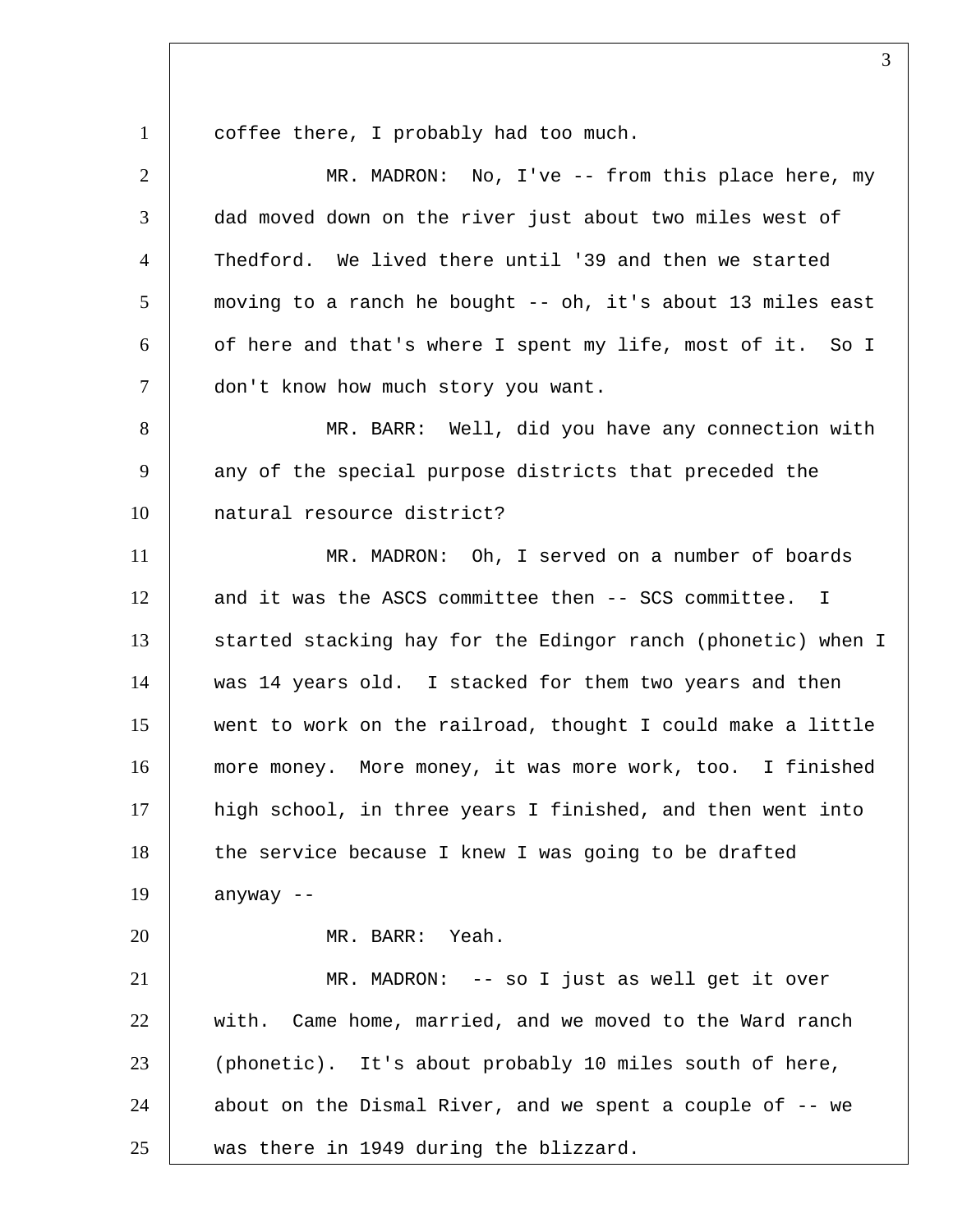1 | MR. BARR: Oh, yes. 2 MR. MADRON: So, my dad, he used pack horse. Him  $3$  and another neighbor got to town a time or two and they'd 4 get supplies and then he'd bring them down to the ranch on 5 the pack horse. National Guard got in there about a month 6 later and I'd bought quite a lot of protein feed and it 7 | stored in Thedford, they got it out of there none too soon. 8 Yep. 9 | MR. BARR: Did you lose many cattle or --10 MR. MADRON: One cow. 11 | MR. BARR: That's pretty good. 12 | MR. MADRON: She'd made a jump off of a ridge out 13 into a snow drift and it was probably -- that snow drift was 14 | probably 20 feet deep. Those hills down there were really 15 high and rough. That's all we lost. Then we moved up here. 16 Dad had bought this place and we added to it as years went 17 along. I got -- I've got it leased out now. 18 MR. BARR: Uh-huh. 19 MR. MADRON: Good family. Good family. It's a 20 wonder he hasn't been in here to check on me. 21 | MR. BARR: Well, maybe he'll be here shortly. 22 MR. MADRON: He probably will because I've had a 23 little time with this. 24 MR. BARR: That's what it sounds like. 25 MR. MADRON: Yeah.

 $\Delta$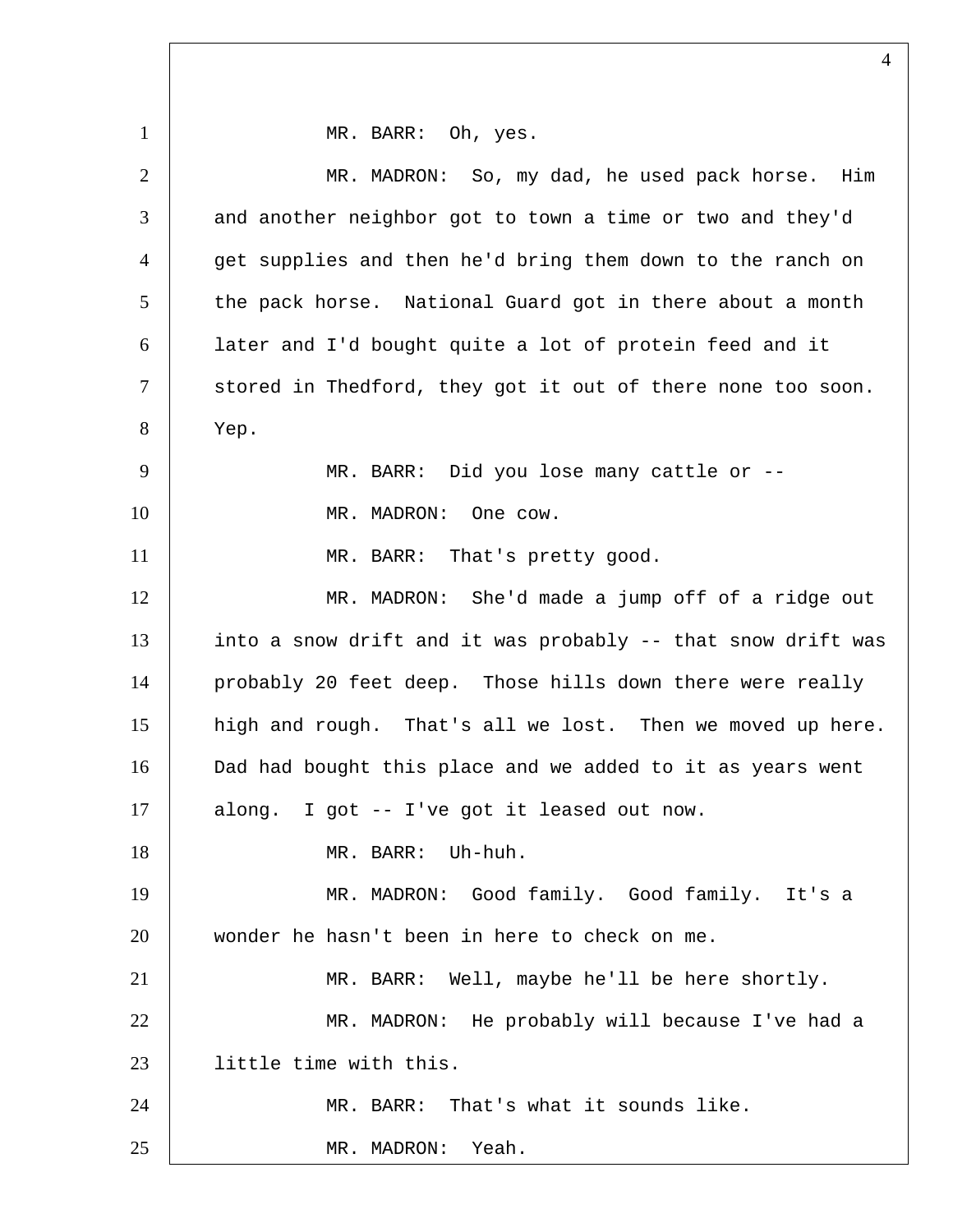1 | MR. BARR: When were you involved with the natural 2 | resource district?

 MR. MADRON: 1972. I applied for the -- well, backing up a little bit, in 1972 we had a terrible prairie fire and I was running cattle for myself, my dad, and my father-in-law. And I was operating two ranches, his -- it's  $\vert$  just six miles south of Thedford, and then I was operating 8 this one. We'd winter one place and summer another, and defer, you know, back and forth. And that fire, we lost 150 head of cattle. I had quite a little money (indiscernible) bank and it put me in a pretty tight place, had to find something to do, so I applied for the position when it come up. There were several people who encouraged me to do it. They knew I'd always been interested in conservation and good management. And I didn't have any idea I'd be 16 accepted. There were two or three other applications. They had paper they could hang on the wall, I didn't have anything, but I did have experience and I knew a lot of Board of Directors and they knew where I come from was local so they give me a try. And I was there  $-$ - I figured I'd be 21 there five years, or maybe seven, to get everything squared away with the bank and everything. My wife and I got it down in five years, and I was wanting to get back to ranch. I had a son-in-law that was helping out and he was from the 25 city and he was no rancher, but I helped when I could on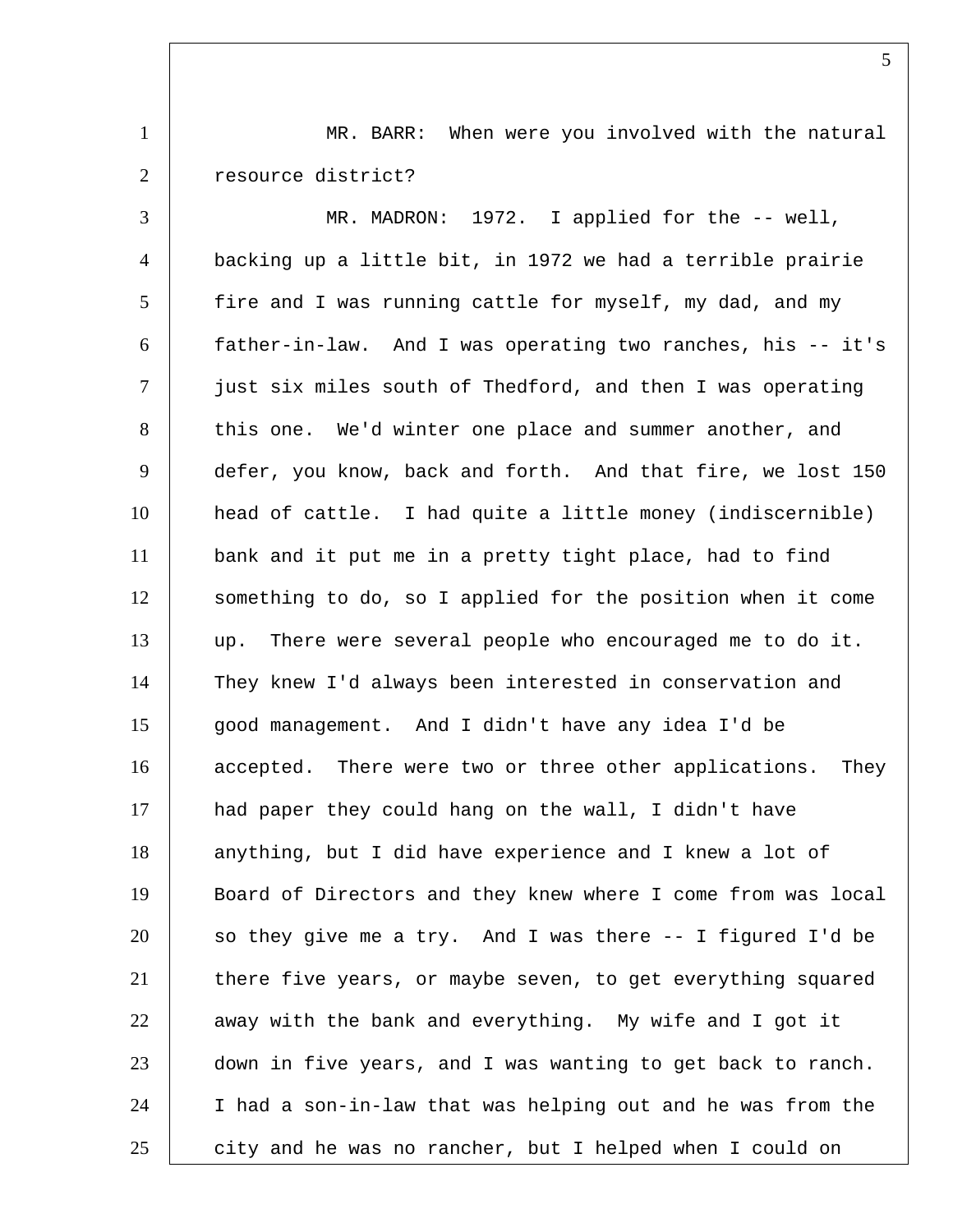1 weekends and we kept it a going. My son was in college, two 2 girls had graduated from college. He was in college in 3 Chadron for -- he'd finished there one year and then he went 4 to Wyoming for vet tech school. He graduated from there and 5 then he went to work for a veterinary and he worked for a 6 veterinary about six months and he called me one night  $7$   $\vert$  pretty late and he said, "Dad, I'm just getting all the 8 dirty jobs." He said, "Can I come back to the ranch?" 9 | Well, I told him, I said -- he knew what it was like, he 10 lived here. "Well," he said, "I'd be my own boss." So he 11 did, he came back, managed the ranch until he was, what, 12 30 -- he was over 30 years old. And then a nurse from 13 Kansas City, there was a couple of them came up and tried 14 | out at the hospital and so they wanted to ride horses, so 15 one of the hospital board members was acquainted with Roarke 16 (phonetic) and so he said, "Well, I know where there's some 17 horses." He didn't tell them there was a young man, too. 18 But he was going to have some fun, I think, and so they 19 brought them out here several times. Well, this -- one of 20 them took -- well, they both did. They took a liking to 21 Roarke and there was a little competition for a while, but 22 pretty soon this red-headed one -- her dad was -- he had  $23$  kind of a farm back there in Olathe -- around Olathe, and so 24 she was an outdoor girl. So they married after a couple of 25 years. They built this house. Good for a family. They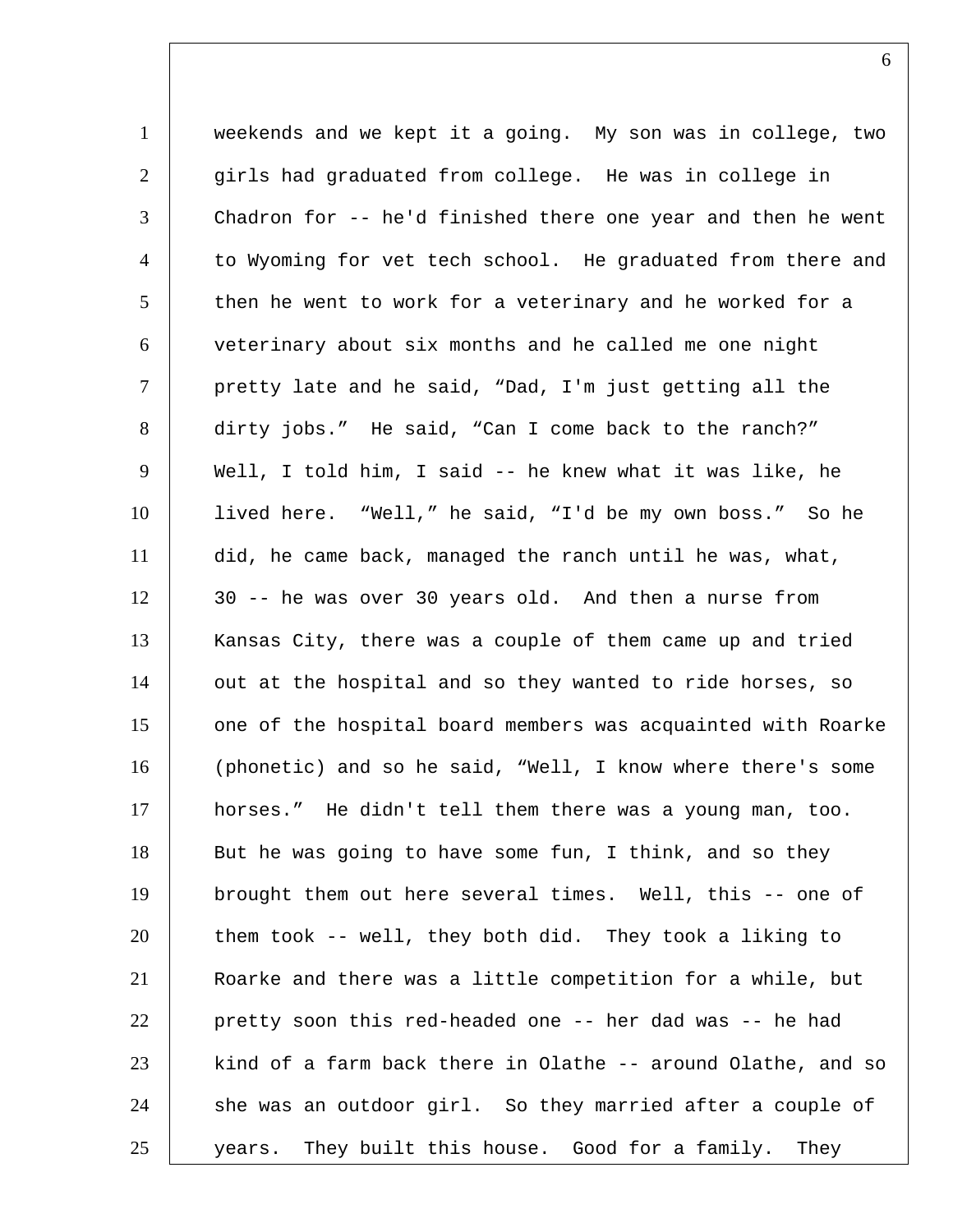| $\mathbf{1}$   | were $--$ let's see, I've been retired $--$ I retired in '92. |
|----------------|---------------------------------------------------------------|
| $\overline{2}$ | They had been -- they had two children, Janae (phonetic) and  |
| 3              | Randall (phonetic), and they were -- they took some time      |
| $\overline{4}$ | off. She was a home health nurse and she was run to death,    |
| 5              | and she worked at the hospital in Broken Bow quite a little.  |
| 6              | Anyway, they decided they'd go down and visit her             |
| $\tau$         | folks.<br>She didn't even like to go home very much,          |
| 8              | she -- this was her country here. They went down there and    |
| 9              | they $--$ I was $--$ of course, I was out here at the ranch   |
| 10             | taking care of things and they were -- they went on down to   |
| 11             | Silver Dollar City and what's that other place, Branson, had  |
| 12             | a little vacation. The kids enjoyed it. They visited some     |
| 13             | friends in Springfield and headed home, and we're not sure    |
| 14             | what happened, but hit an 18-wheeler and it killed them all.  |
| 15             | So that kind of changed my wife and my plans. We -- I knew    |
| 16             | I couldn't see this ranch go down the drain, Jim, because     |
| 17             | it'd been 50 years putting it together. So I moved out here   |
| 18             | and -- we were living in town. She'd come out in the          |
| 19             | daytime but she wouldn't stay overnight. And after about      |
| 20             | three years, she got to staying overnight and it wasn't long  |
| 21             | until I couldn't get her to leave here. She just -- this      |
| 22             | was home. So we sold that place in town, moved out here.      |
| 23             | It's been quite a life.                                       |
| 24             | But back to the NRD, it was something I really                |

25 enjoyed. I really did enjoy my work. I enjoyed working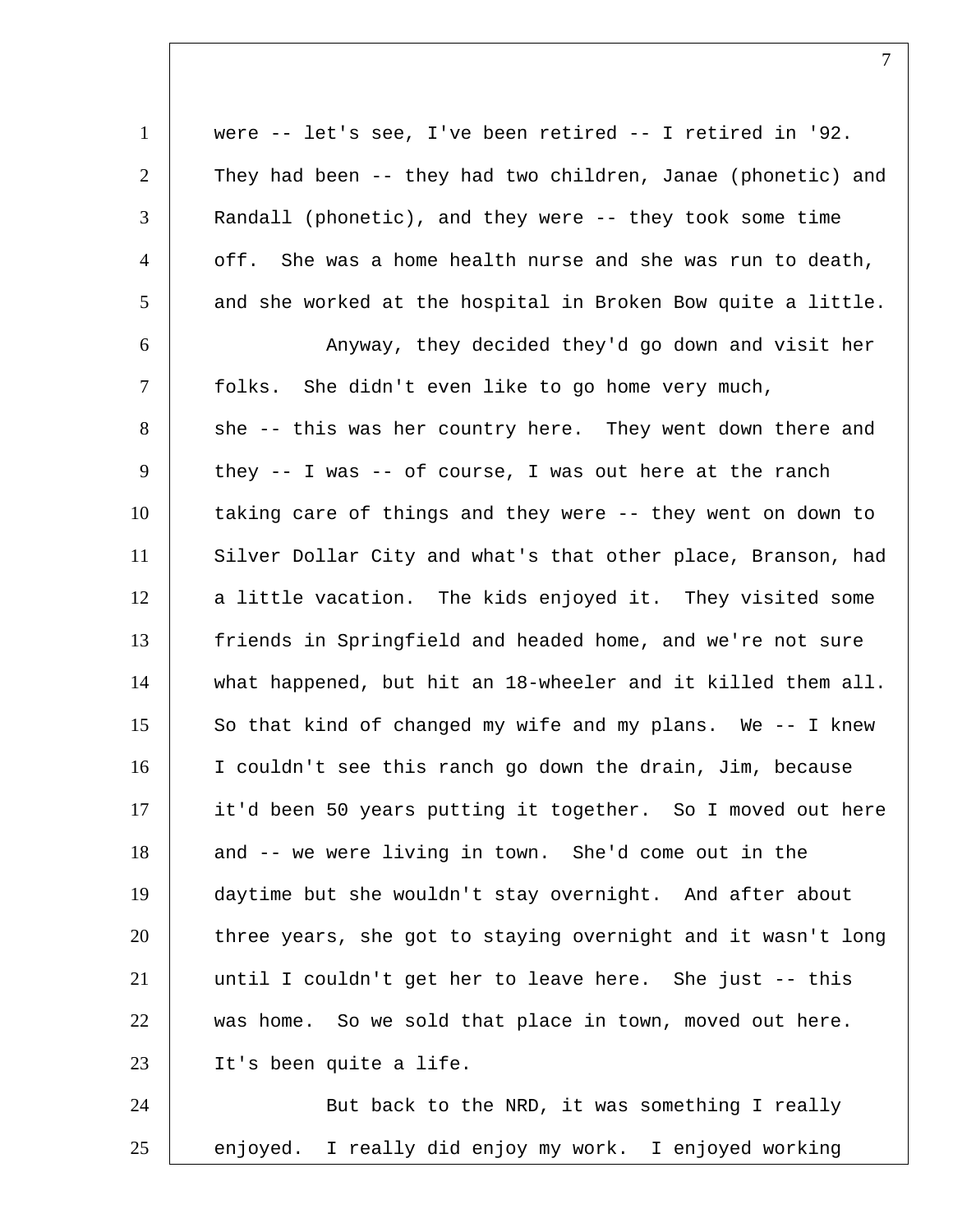1 with the Board of Directors and all the people. I learned a 2 | lot, Jim. I got an education. Maybe they learned some 3 things, too, I don't know. I hope they did. But if I could 4 contribute a little, I would, but I saw a lot of different 5 | operations; ranch, farm, pivots coming in, which I really 6 didn't like because when we bought this -- dad bought this  $7$   $\vert$  ranch, there was a lot of old farm ground on it from back in 8 the 30s even. We had to do a lot of work to get that back 9 into grass. So when I saw the pivots coming in I thought, 10 | "Oh," but the technology they had and kept them 11 (indiscernible). So it was something I had to accept and it 12 was manageable. Some people done a lot better job than 13 others. 14 | But back to the Board, I would say probably I had 15 one of the best boards to work with that there was in the 16 state. The people in this country, Jim, you know, were a 17 little different, I guess. Everybody's a little different. 18 But we worked together and they put up with me, helped me, 19 and when I'd think about retiring or coming back to the 20 ranch, well, they'd maybe increase the pay a little bit. 21 Wasn't anything big but it was income, you know, guaranteed. 22 MR. BARR: What sort of projects did you get 23 | involved with, or programs? 24 | MR. MADRON: I think probably the main one at that  $25$  time was tree planting. And then we got into  $-$ - the Board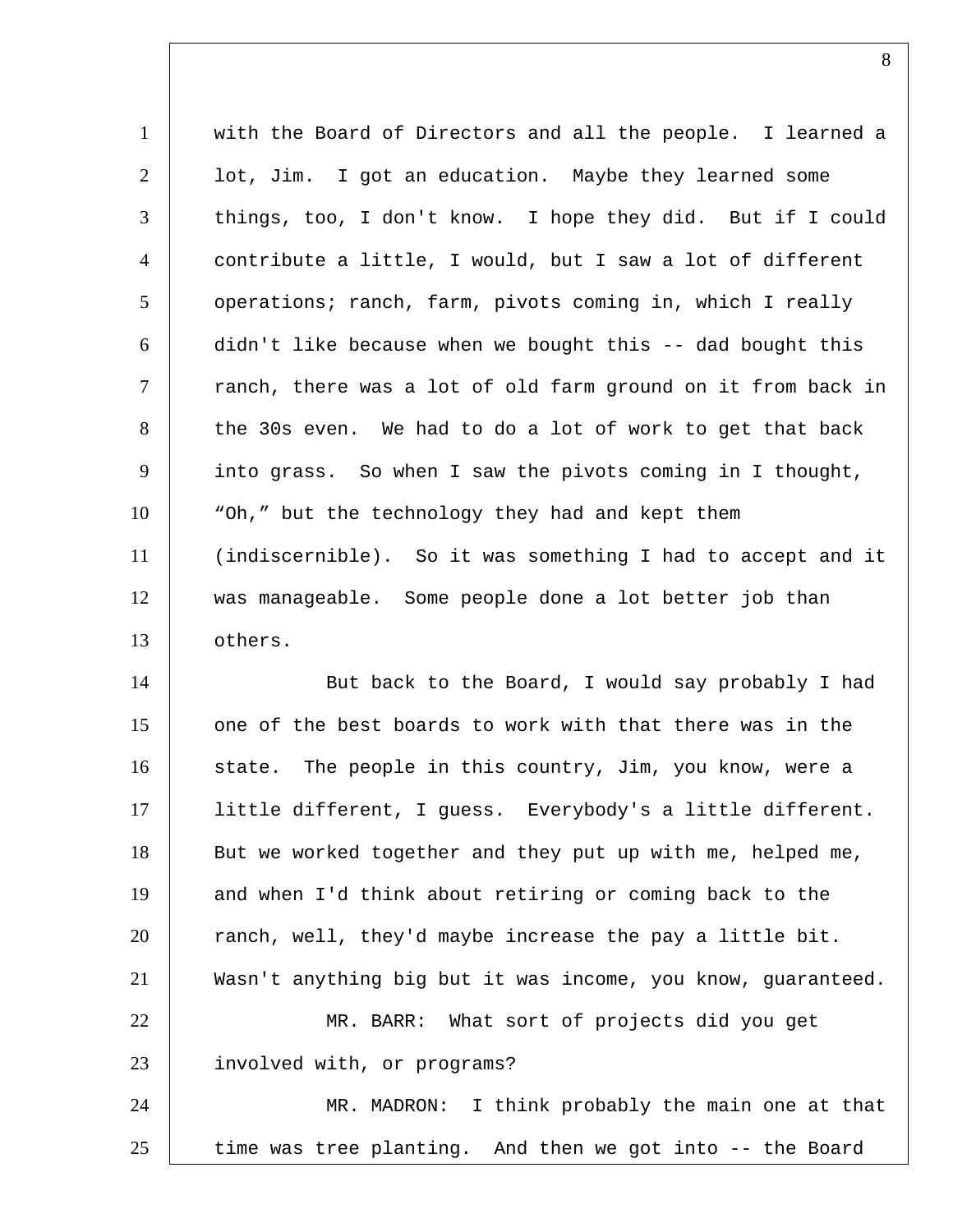1 bought some drills from -- grass drills and we got in to 2 | reseeding some of these old fields, and an interseeder. We had probably the first interseeder, I didn't like them 4 | because they -- you know what they do, the plow a small furrow. But I've looked at areas that I reseeded -- that's one thing I did, Jim. I wouldn't ask my help to try to do something that I couldn't do or wouldn't do myself. It just wasn't my way of doing things so a lot of the time I like being out and I like to work. That office was bad news for me, but it was all right.

11 | Anyway, I observed some of the areas I reseeded 12 and I see that blue -- big blue (indiscernible) and switch 13 grass, prairie sand reed, up there just over some of those pivots right down south between here and Stapleton. And lots of trees I see. I didn't ever dream I'd be cutting cedar trees down. We had -- two years ago I had done this west section and cut down, oh, I don't know how many cedars. It was just getting too thick. But we -- I think the Board probably allowed me to do a few things that maybe were a little questionable to other districts, but our district was different all together than a lot of these, except maybe parts of Middle Niobrara, (indiscernible), Twin Platte. Kent and I, we had a little  $-$ - some differences because 24 there was an interseeding of a big acreage up in the 25 | northwest part of his district. Well, they didn't have an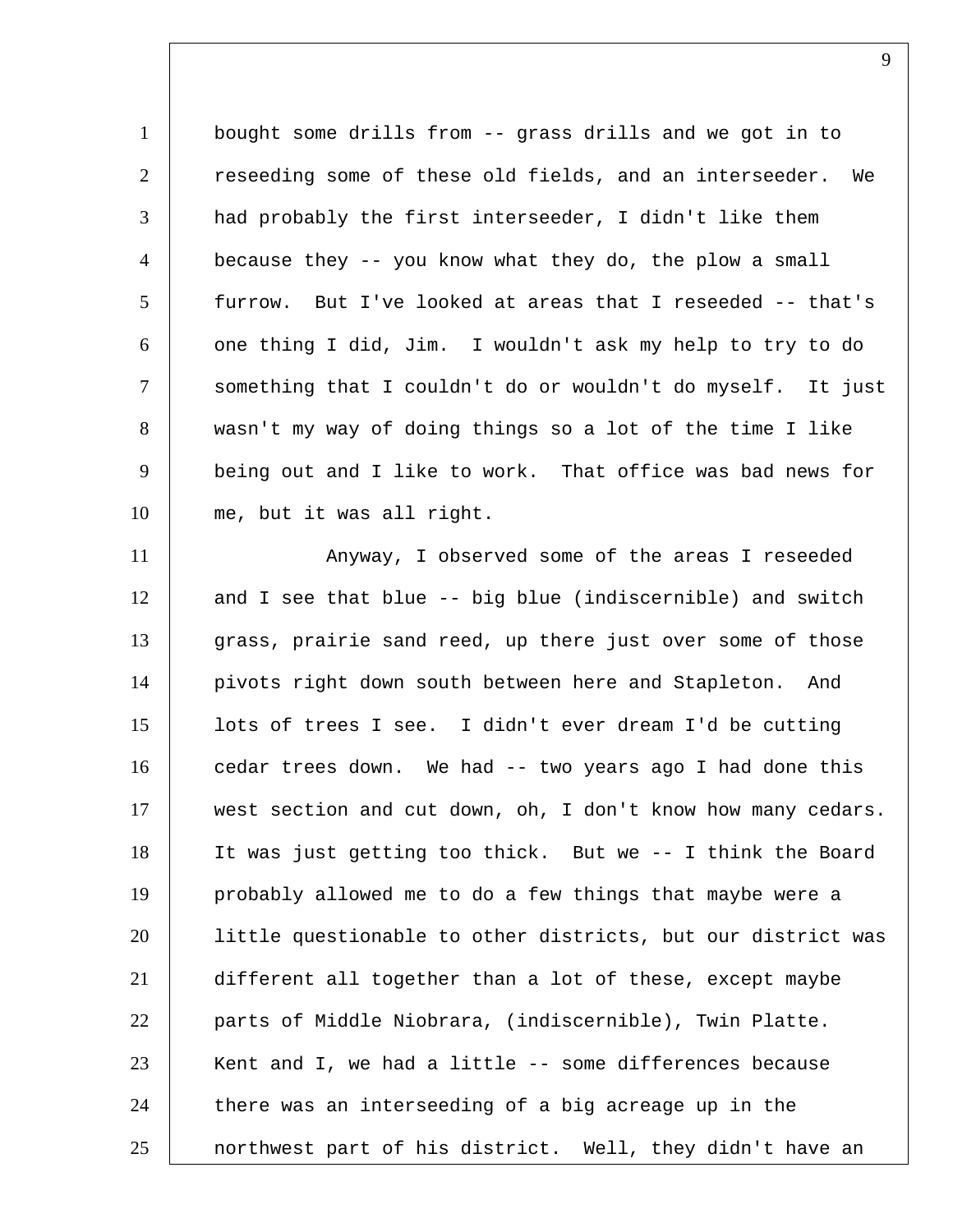interseeder and they wanted to lease ours. Well, the Board 2 said, "No, we won't lease our interseeder out, but we would send a man" -- send me and a tractor up there to do it. Well, Kent -- he wasn't too much in favor of that but 5 | finally I guess his Board approved it. I went up there and I interseeded, I don't know, maybe half a section for them. It was quite a job because it was out in the middle of nowhere. I don't know how many miles we were from 9 McConaughy but my father-in-law, he let my wife and I have his trailer, motorhome or whatever -- no, it wasn't a motorhome but camper trailer and they tripped to Arizona. He pulled it up there for us and she stayed up there and 13 enjoyed the lake. I'd come in every couple of days and get supplies and go back out. I didn't have an 8:00 to 5:00 job, that wasn't my lifestyle, Jim. I wasn't built that way. I'd get back to the office maybe late in the evening sometime. I'd go home, eat supper, and go down to the 18 | office, catch up on what the secretary had for me to do and be ready to make the phone calls the next morning before I took off. MR. BARR: Did you have any water-related programs 22 or projects? MR. MADRON: We -- well, we got into water 24 testing. Nothing -- you mean like --MR. BARR: Oh, I don't know, dams or flood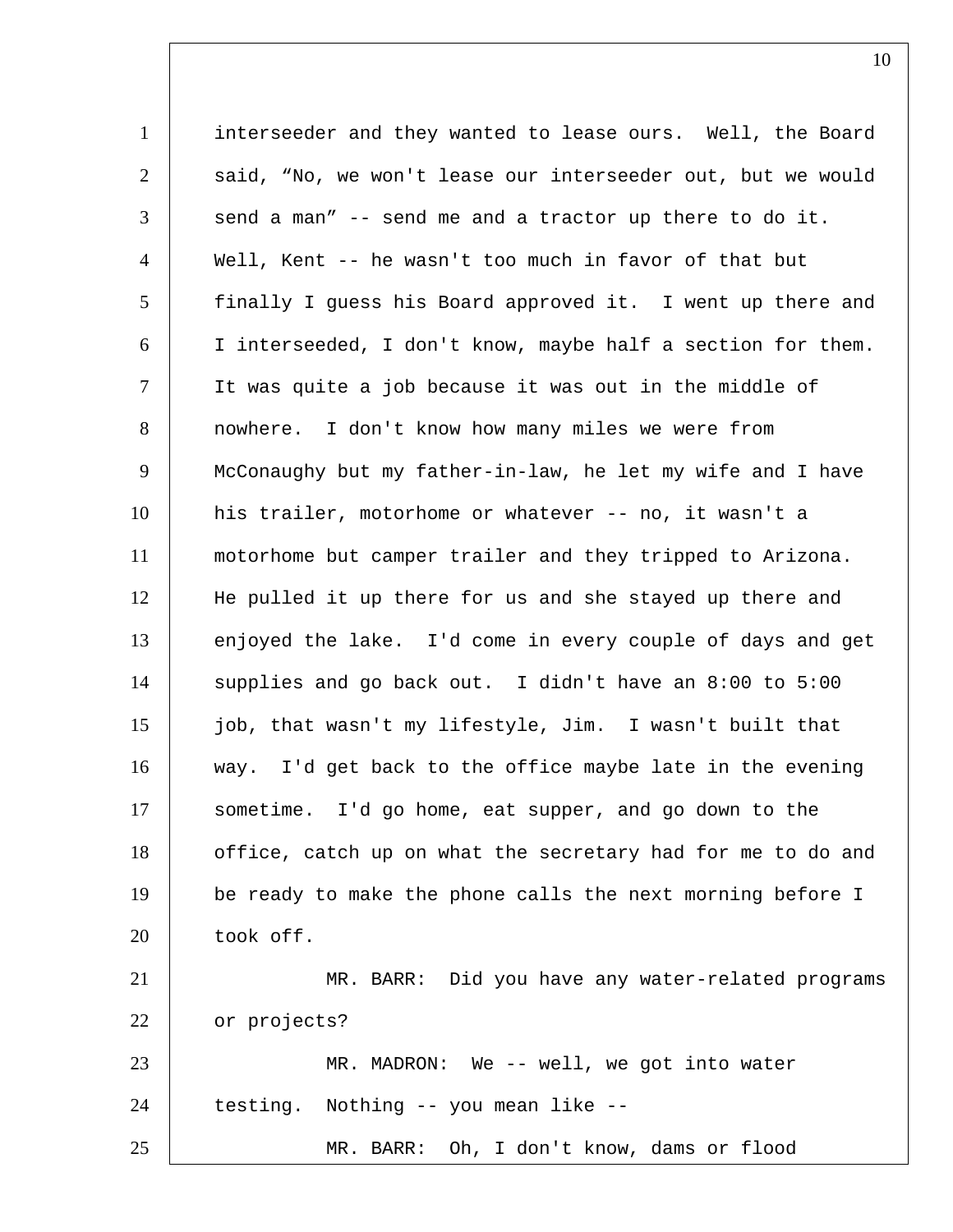1 controls or anything like that -- MR. MADRON: Oh, no, we didn't have that. MR. BARR: It was just a general question, I didn't know if -- MR. MADRON: Erosion control structures or 6 something, no. No livestock ponds or anything like that.  $\parallel$  All this area was generally windmills. Then the pipelines 8 | started coming in. I'm not much on pipelines, Jim, but 9 they  $-$  I think probably in some areas they're really necessary. 11 | MR. BARR: Was it hard to get a cover back on where they might have put a pipeline? MR. MADRON: Not if it was managed. It had to be deferred pretty regular until that got healed up or the cattle would tramp down a lot of those pipelines. Or, if 16 they weren't laid out properly, say going up a steep slope, 17 if they happen to get a hard rain then it'd wash them out 18 | kind of bad. There was -- not bad, but there was quite a few incidents where that would happen, that's probably why I didn't care for them. But I've got pipelines on this ranch  $-$ 22 | MR. BARR: Oh, sure. MR. MADRON: -- and there's going to be more because my -- the tenant here, he's really a good manager and he wants -- he's probably into intensive grazing more.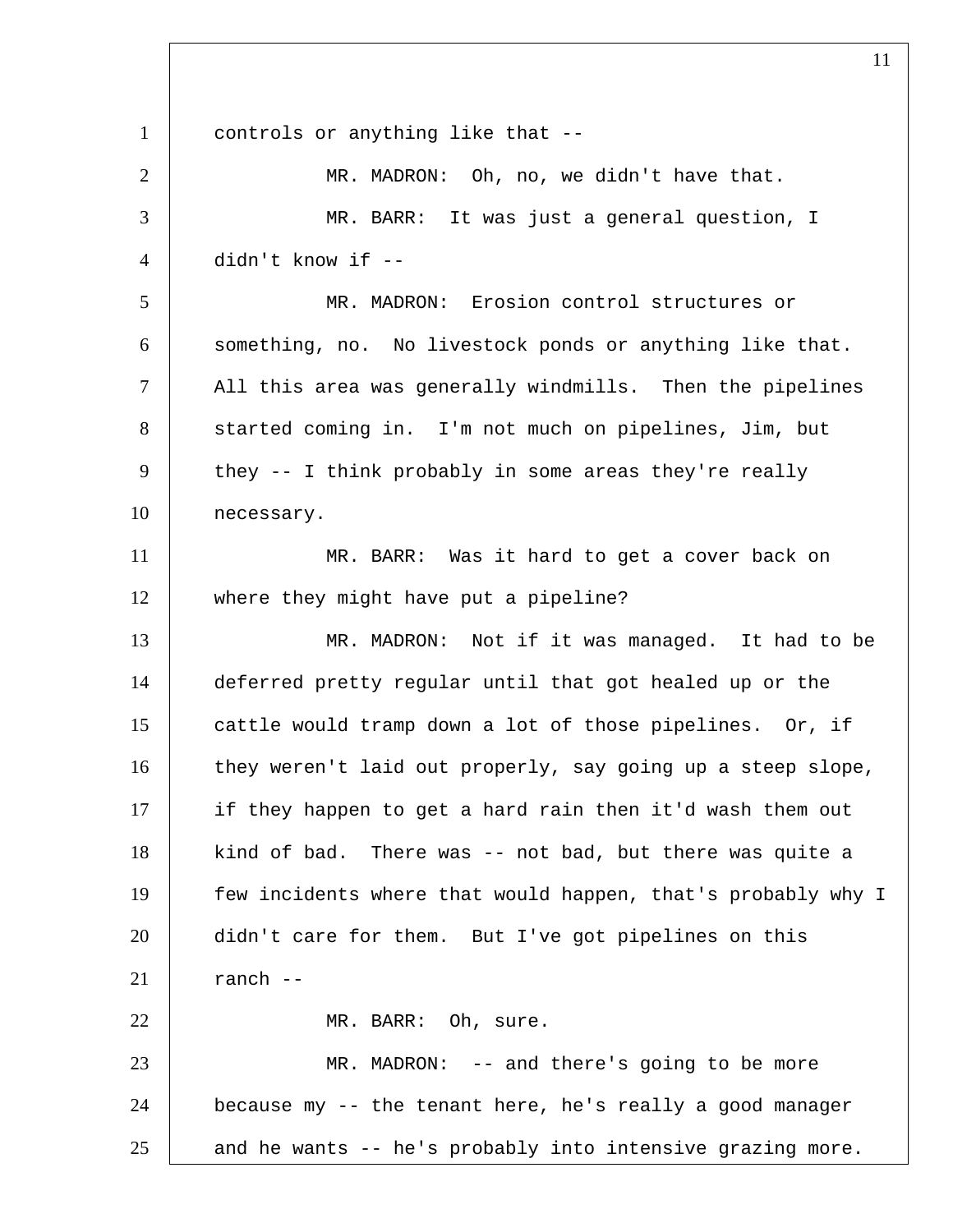1 He only grazes pasture so many days or a couple of weeks and then he moves cattle. It's more work but in the last three years I can see quite an improvement, Jim, because I was 4 | running -- taking cattle in, you know, and when I'd turn them in, I about had to put them in one area for pretty near 6 the summer, you know, or the winter, whatever. And that wasn't what I was liking, but that's what I had to do. And 8 now he's got a system set up here where he's doing a real 9 | qood job. Real good. MR. BARR: Did you have any projects with any of 11 the towns around? MR. MADRON: No, we didn't. Sometimes we'd furnish them some trees, but as far as any town projects -- 14 | MR. BARR: Recreation or anything like that? MR. MADRON: I just can't recall right now. MR. BARR: That's fine. I see you've got some 17 | golf courses up here now that came in. MR. MADRON: Oh, yeah, my brother-in-law had a 19 golf course down here on that meadow just west of town for a lot of years. I've got golf clubs but I've got other things  $I'd$  rather do --22 MR. BARR: Yeah. MR. MADRON: -- like something like that. MR. BARR: Oh, yeah, pretty good size to him. How many points on him? Well, let's see --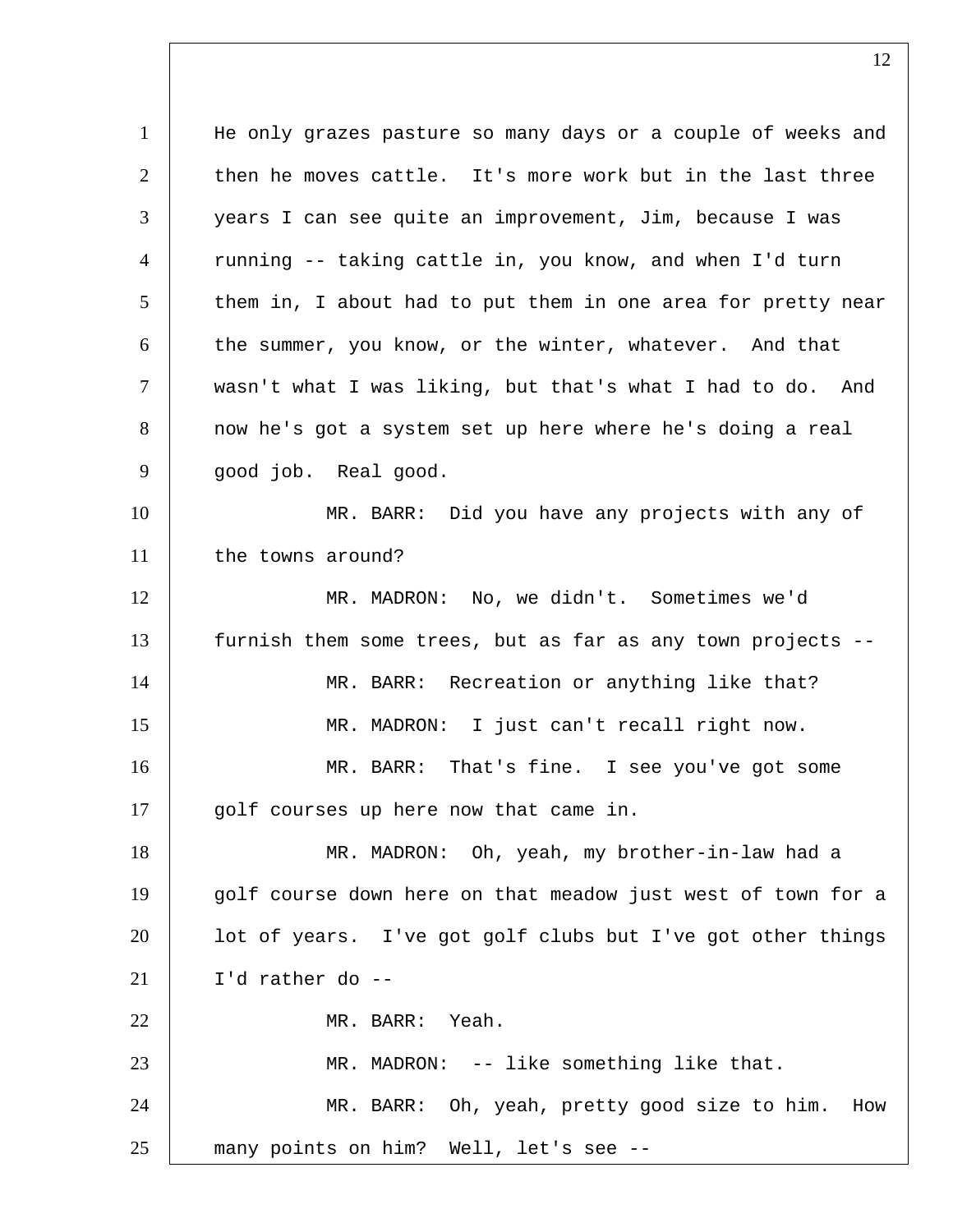1 MR. MADRON: Well, the outfitter, he said he could be a seven -- six-by-seven. I'd just call him a nice six-by-six. He said he was nine -- over nine years old. MR. BARR: Is that right? 5 | MR. MADRON: I think probably -- MR. BARR: Get him around here or -- 7 | MR. MADRON: Up on the Utah border. 8 MR. BARR: Oh, okay. 9 | MR. MADRON: Rangely, Colorado. 10 | MR. BARR: Well, I was just going to see if there was anything in general you'd like to comment about on how you think the natural resource district programs worked over 13 the years and particularly in this area. 14 | MR. MADRON: You want me to be straight? 15 MR. BARR: Yeah. MR. MADRON: Okay. I think they are doing a good job, Jim, generally. Now, this Jack -- Jack worked for me, Jack Brummet (phonetic) on the recycling down there. Jack, he worked for me. I had a lot of good help, Jim. I really had. Anyway, Jack's into that. On the start, I was kind of questioning that a little bit, but it has really turned out to be a good item, I think. It's  $-$  I don't know whether all the NRDs -- of course, in the bigger places they have 24 their own recycling systems, but for this area I think the NRDs are doing a good job on that. And with our water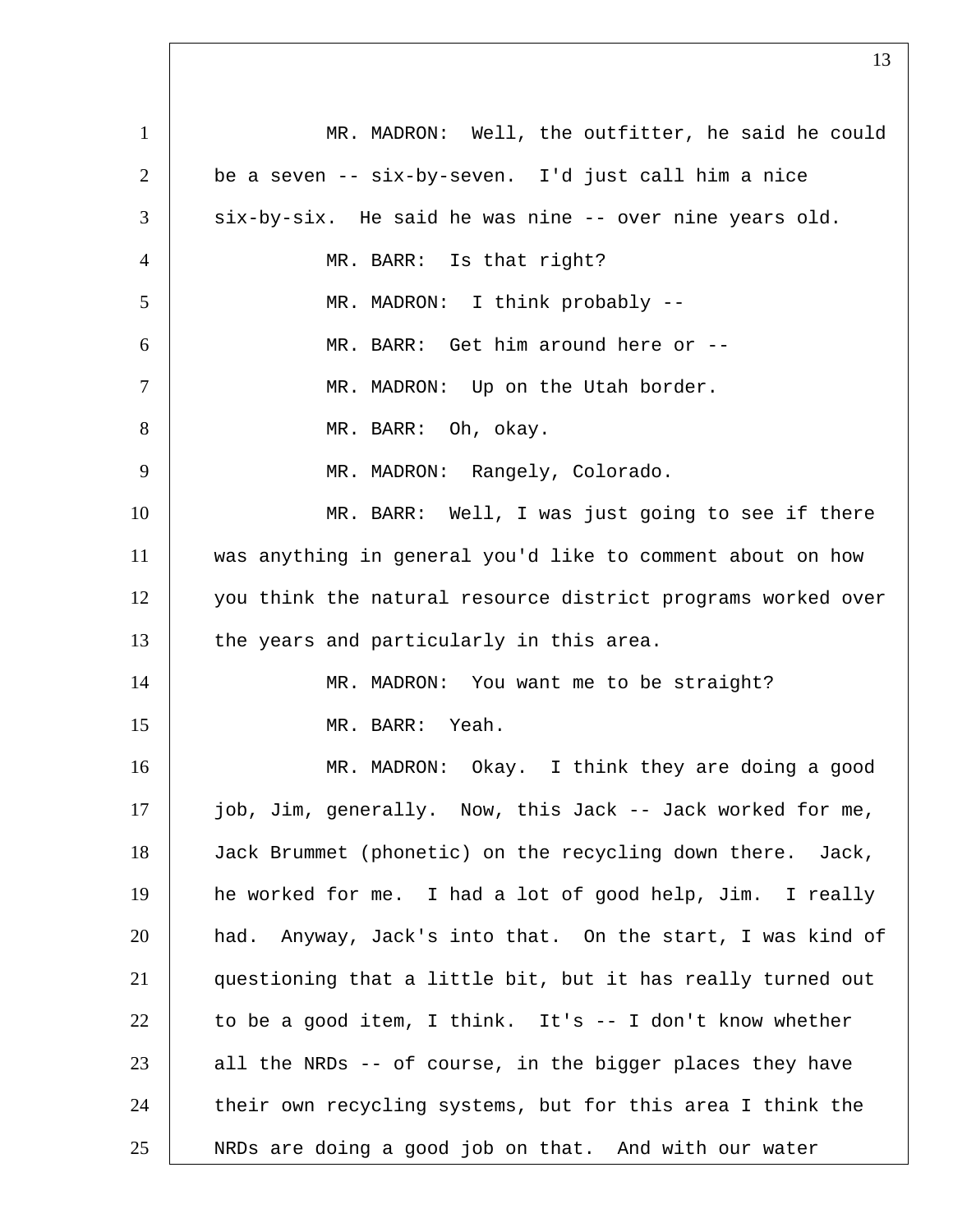programs and testing, that's going good. I get their monthly report. And tree planting is still going, seeding. 3 Getting back to the seeding, I helped seed that -- some of  $\quad$  those areas up on that Mullen golf course. Have you ever been up there? MR. BARR: Yes, I was up there once or twice. 7 | MR. MADRON: Are you a golfer, Jim? MR. BARR: I am a bad golfer. Once or twice a 9 year I get out and that's about it. MR. MADRON: Well, the reason I got a set of golf clubs, I guess, was because, well, my brother-in-law wanted to golf and then my son, he kind of got into golfing. Of course, he was more -- he was built. He was tall, slim. Anyway, I did, but I thought, "I'd rather do something than 15 chase one of them little white balls." 16 MR. BARR: Exactly. MR. MADRON: I've done some fishing. I've done a lot of fishing. I like to fish, hunt. I shot that bull out 19 | 22 days before my 84<sup>th</sup> birthday. 20 MR. BARR: Is that right? MR. MADRON: I've been 21 years applying for that 22 | area because they only let a few out-of-staters enter. It is probably designated as a trophy unit and they don't let a 24 | lot of people in there, but I got a good outfitter and I got (indiscernible) in good shape.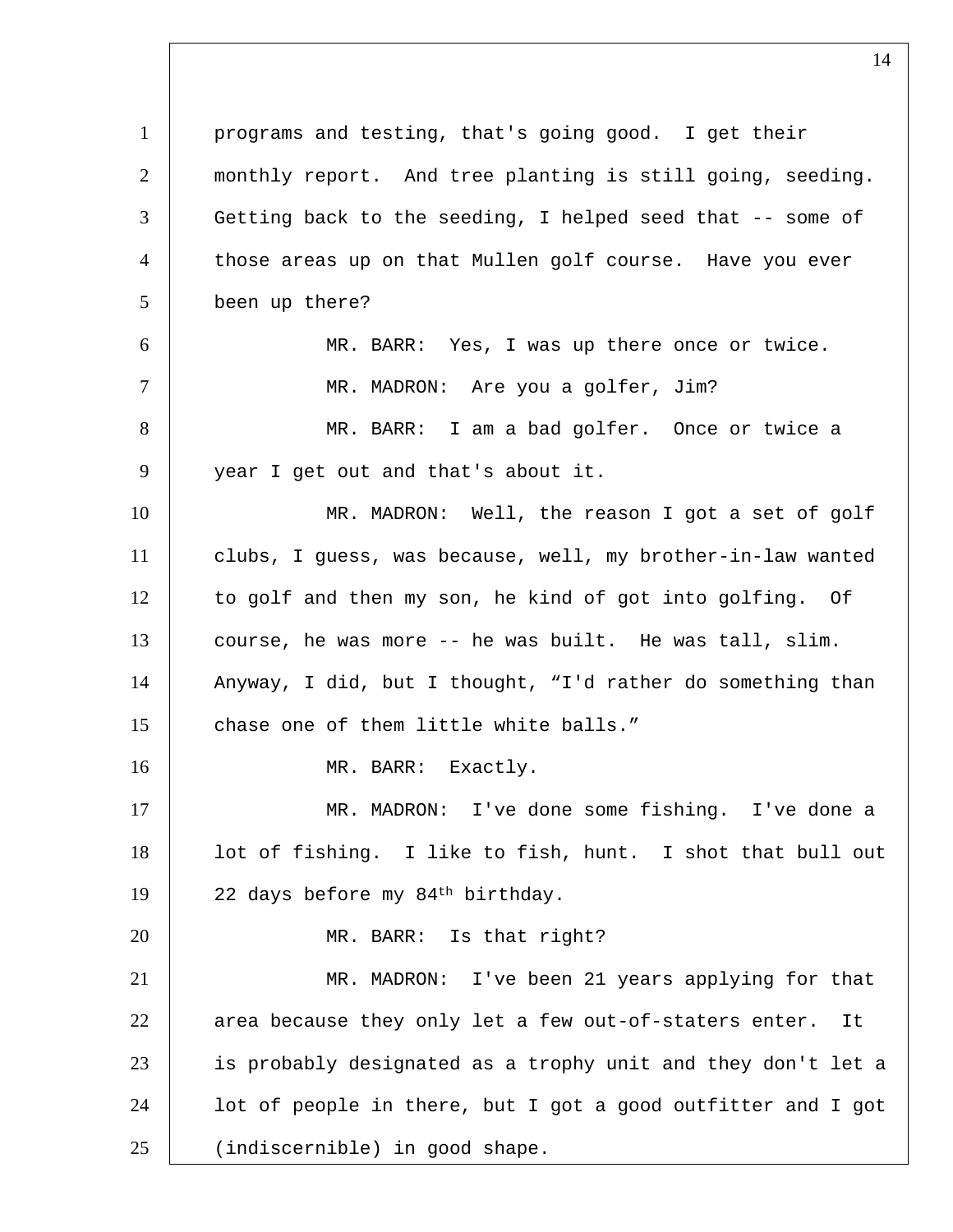1 | And anyway, getting back to the recycling, I think 2 it's -- Jack's doing a great job with that down there at the 3 | NRD and I haven't -- I hate to say it, but I think I've only 4 | been to one or two -- not to the regular board meetings 5 maybe, maybe one, and I've attended some of their seminar  $6$  sessions. And their water testing and  $-1$  think they've 7 done more with the rivers, maybe, I'm not sure just what 8 all, but keeping check on the rivers. 9 MR. BARR: Before I forget it, would you mind if I 10 took a picture? We've been trying to take a picture of 11 everybody that's doing these so if that's okay, if I could 12 get one? Sorry to bother, but I keep forgetting to do that 13 once in a while. 14 | MR. MADRON: I'm not camera man. Well, we better 15 finish this. 16 MR. BARR: Yeah. Do you have anything else that 17 you want to bring up because -- 18 MR. MADRON: Well, is there something else that 19 you're -- 20 MR. BARR: Well, do you remember any particular 21 individuals that you think were particularly helpful in the 22 NRDs, either in this district or statewide, that you would 23 | like to mention, that were particularly --24 MR. MADRON: Oh, man, a lot of them. Gail Starr 25 (phonetic). What was -- you met with him.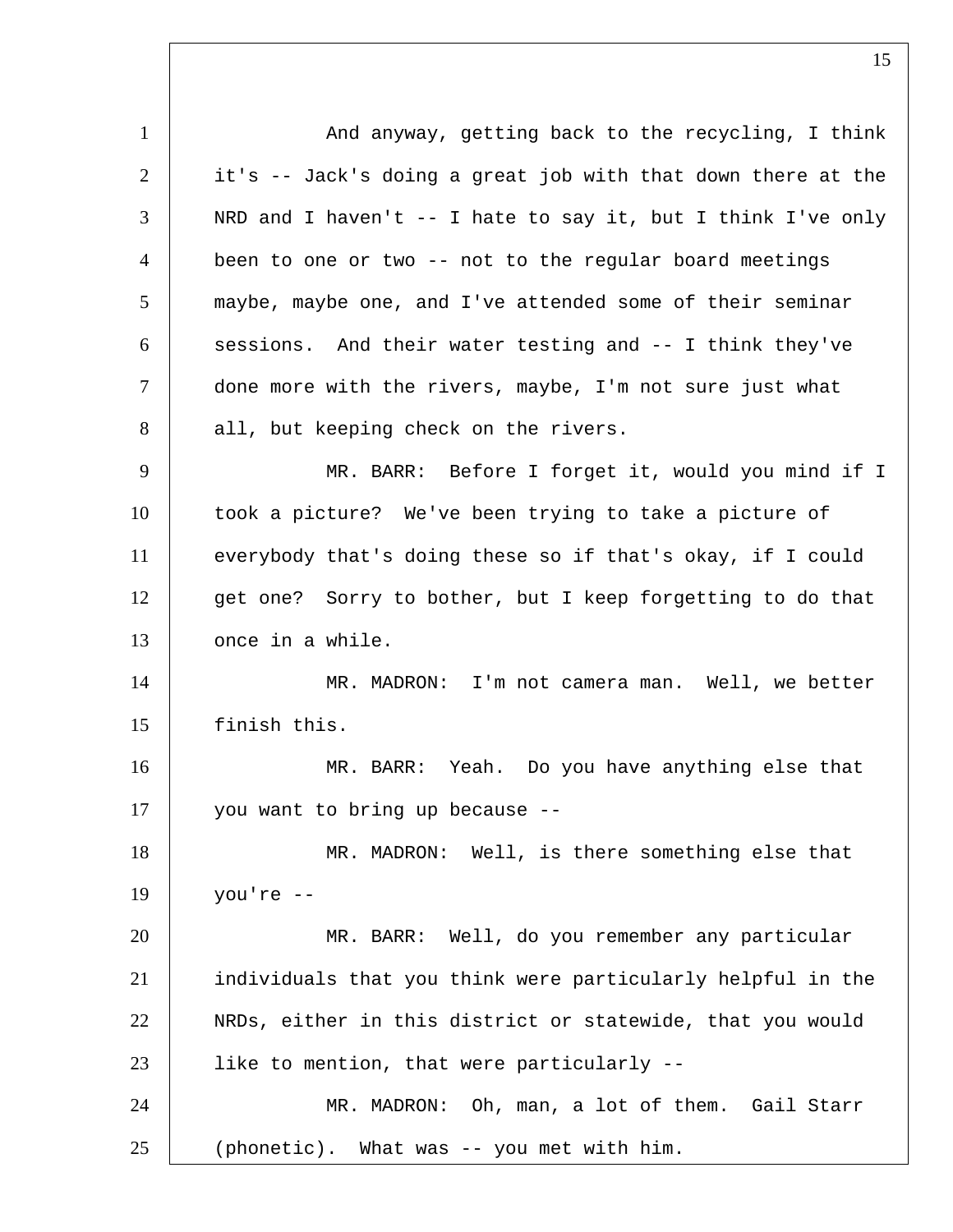1 MR. BARR: Dale. 2 MR. MADRON: Dale. And then the attorney, I can't 3 remember -- 4 MR. BARR: Jim Cook (phonetic) or -- 5 MR. MADRON: Jim Cook. Is he still down there? 6 MR. BARR: Oh, yeah, yeah. He's been to one or 7 | two of the meetings. 8 MR. MADRON: Oh, man. When I get down there I  $9$  ought to  $-$ 10 MR. BARR: Yeah, you ought to get ahold of him. 11 | MR. MADRON: -- see him. Hazel --12 | MR. BARR: Jenkins, yeah. 13 | MR. MADRON: -- Jenkins. 14 | MR. BARR: She wrote kind of a history of the 15 NRDs. 16 | MR. MADRON: Hazel did? 17 MR. BARR: Yeah, kind of a book type thing. 18 MR. MADRON: I always visited her when I went up 19 to the offices when I would get down to Lincoln. That was  $20$  | not one of my favorite places to go but --21 | MR. BARR: Did you have any of your board members 22 serve on the (indiscernible) Water Commission or the Natural 23 Resource Commission? Jim Cook, from up north, was on for a 24 while, I remember, but he was in the Niobrara I think. 25 MR. MADRON: Yeah.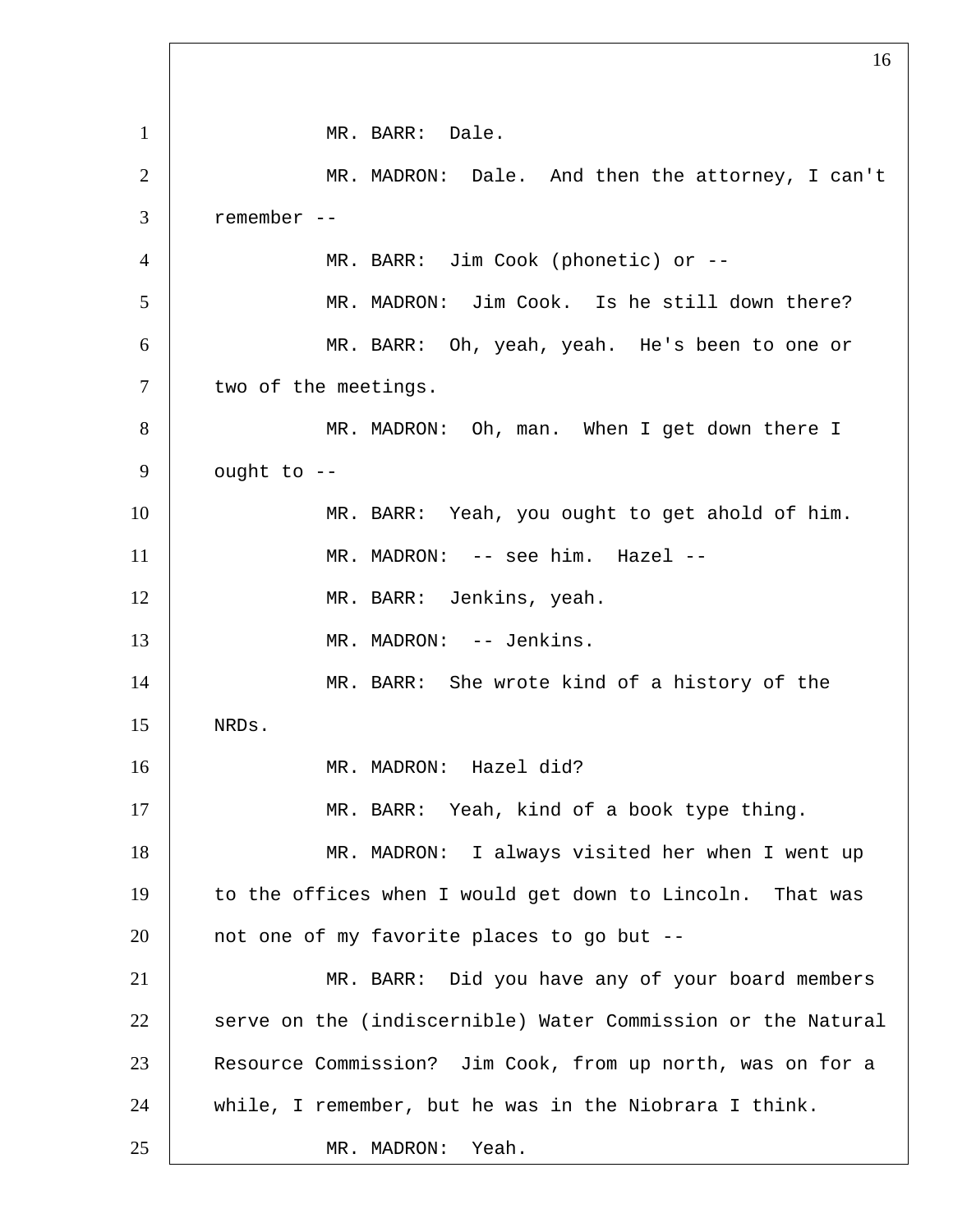1 | MR. BARR: I don't know who --2 | MR. MADRON: Oh, yeah, I had -- well, way back I 3 a had Robert McPheron (phonetic) and then, after he died, 4 | Marion (phonetic) took his place, Marion McPheron. Then 5 Dick Phipps (phonetic). You know, Jim, they're all gone. 6 MR. BARR: Yeah. Well, this has been something 7 | we've run into on this project. 8 | MR. MADRON: And I forget who was after Dick. 9 Dick and I, we'd have a ball together. Dick was a -- he was 10 a character but he was a good guy, serious. I can't 11 remember, but like I say, Judy Ridenhour (phonetic), I 12 think, is still on the board. She maybe close to the last 13 original -- I've got a lot of records in there, Jim, in the 14 file but Judy has really been a good board member. Then 15 Clarence Valenka (phonetic) from down south, him and Judy. 16 Well, Judy wrote for the North Platte Telegraph for a lot of 17 years, so we got some coverage there that was real good. 18 Oh, I'll tell ya, we had one from -- Marihue, Curt Marihue 19 (phonetic), that was one of -- Curt was -- I think his boy 20 then served in his place for a while. But Curt and I spent 21 a lot of -- he was from the west end up around, oh, let's  $22$  see, south of Hyannis or Whitman, up in that area. 23 MR. BARR: Okay. Well, I don't want to take too 24 much time, but if you have anything else you'd like to 25 mention I'd be glad, otherwise I'll just thank you for doing